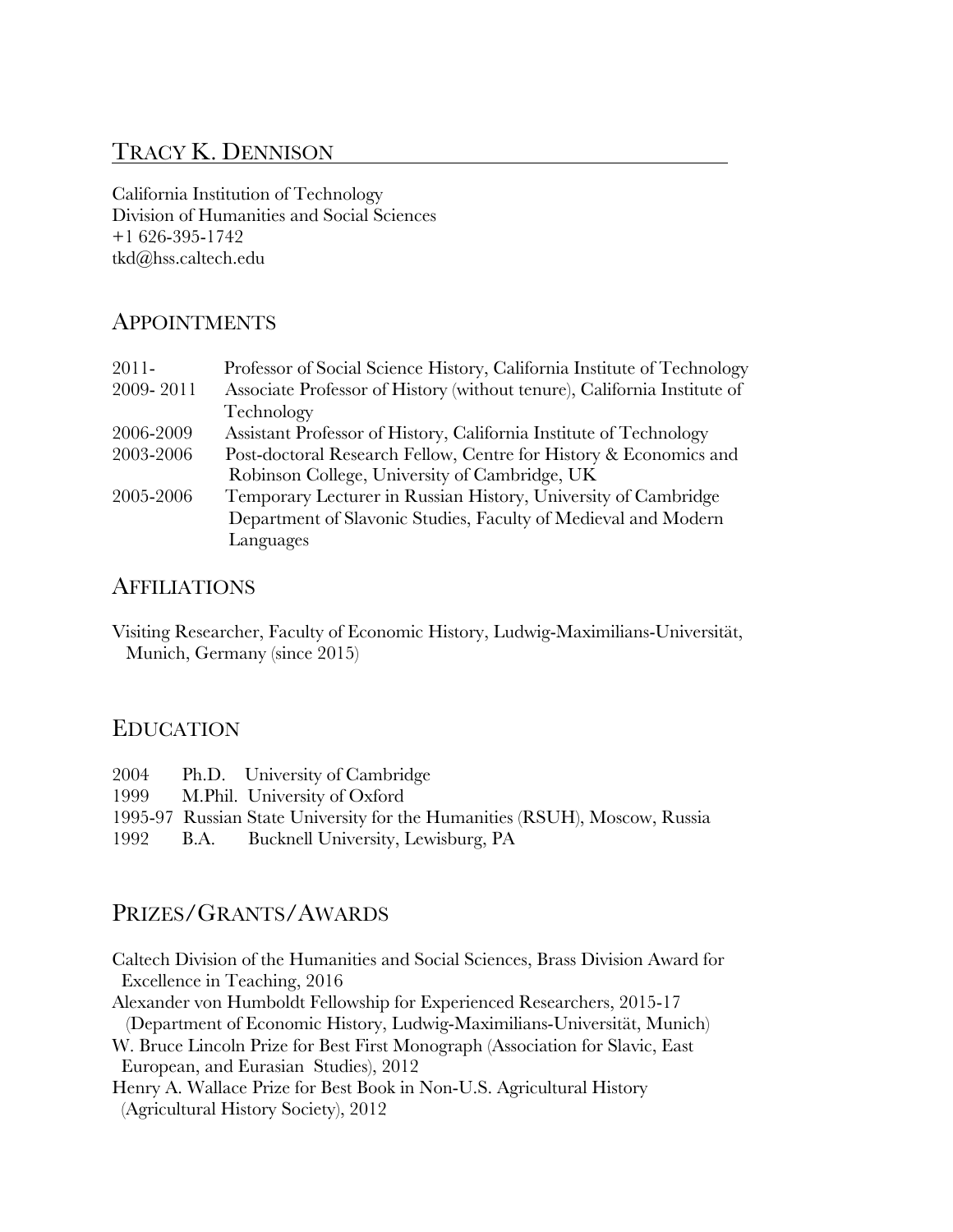Economic History Society Prize for Best First Monograph, 2012 NSF award for Imperial Russian Incomes Project (2010-11), as part of the Global Price and Income History Group (NSF: SES-0922531) (with Peter Lindert (PI), UC Davis, and Steven Nafziger, Williams College) The Economic History Association Alexander Gerschenkron Prize for Best Dissertation in non-American Economic History, 2004 The Institute of Historical Research Pollard Prize for Best Paper Presented at an IHR Seminar, 2004 Research Fellowship 2004-06, Cambridge Centre for History & Economics and Robinson College M. M. Postan Fellowship 2003-04 (awarded by the Institute of Historical Research and the Economic History Society) Ellen McArthur Studentship 2000, 2001, 2002 Earhart Fellowship 2001-02

# PUBLICATIONS

Book

*The Institutional Framework of Russian Serfdom* (Cambridge University Press, 2011)

# Articles and Book Chapters ( $* = peer-reviewed$ )

\*"Context is Everything: the Problem of History in Quantitative Social Science", *Journal of Historical Political Economy*, vol. 1, March 2021.

"Institutions and Material Conditions: The Problem of History in Piketty's Capital and Ideology", review essay in *Oeconomia* 2021.

"Eastern Europe: the Socialist Experiment" (with Alex Klein), in *The Cambridge Economic History of the Modern World* (ed. S. Broadberry, K. Fukao). Cambridge University Press, 2021.

\* "Overcoming Institutional Inertia: Serfdom, the State, and Agrarian Reform in Prussia and Russia", in A. Caiani and M. Broers (ed.) *A History of the European Reformations* (Bloomsbury, 2019).

\* "Две культуры и экономическая история" [The 'Two Cultures' and Economic History, *Вопросы Истории* [*Problems in History*], 2017. (with published comments by a select number of Russian economists and historians).

\* "Context is Everything: Situating Demographic Patterns" in K. Matthijs, S. Hin, J. Kok, and H. Matsuo (eds.), *The Future of Historical Demography: Upside Down and Inside Out* (Leuven, 2016).

\* "Institutions, Demography, and Economic Growth" (with Sheilagh Ogilvie), *Journal of Economic History*, March 2016.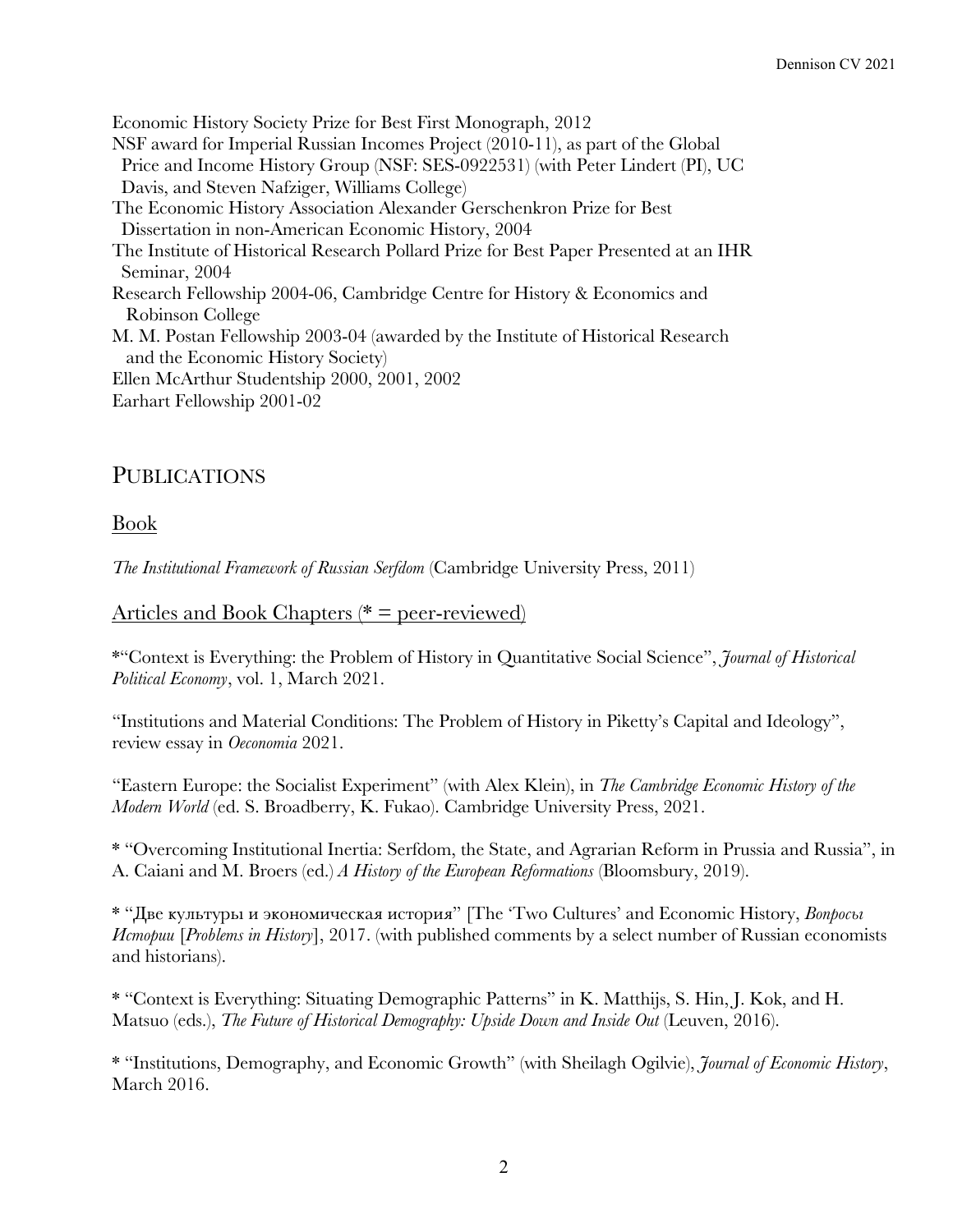\* "The Institutional Context of Serfdom in England and Russia" in C. Briggs, P. Kitson, and S.Thompson (eds.), *Population, Welfare, and Economic Change in Britain, 1290-1834* (London, 2014).

\* "Does the European Marriage Pattern Explain Economic Growth?" (with Sheilagh Ogilvie), *Journal of Economic History* (September 2014).

"The Institutional Framework of Serfdom in Russia: the View from 1861" in S. Cavaciocchi (ed.), *Serfdom and Slavery in the European Economy in the 11th-18th centuries: Proceedings of the Datini Institute Study Week* (Firenze University Press, 2014).

\* "Contract Enforcement in Russian Serf Society", *The Economic History Review* 66(3*)*, 2013, pp. 715-32.

\* "Micro-perspectives on Living Standards in Nineteenth-Century Russia" (with Steven Nafziger), *Journal of Interdisciplinary History* 43(3), December 2012.

\* "Household Formation, Institutions, and Economic Development: Evidence from Imperial Russia", *Journal of the History of the Family* 16, 2011, pp. 456-65.

 "Agriculture" (with J. Simpson), in S. Broadberry and K. O'Rourke (eds), *An Economic History of Modern Europe: Volume 1 1700-1870* (Cambridge University Press, 2010).

\* "Serfdom and Social Capital in Bohemia and Russia" (with Sheilagh Ogilvie), *The Economic History Review* 60(3), 2007, pp. 513-44.

\* "Did Serfdom Matter? Russian Rural Society, 1750-1860", *Historical Research*, 79(203), 2006, 74-89.

"Servants and Labourers in a Serf Society: the Role of Service in Rural Russia, 1745-1825" in S. Pasleau and I. Schopp with R. Sarti (eds.), *Proceedings of the Servant Project* (Liège, 2006).

\* "Economy and Society in Rural Russia: The Serf Estate of Voshchazhnikovo 1750-1860" (Dissertation Summary), *Journal of Economic History*, 65(2), 2005, pp. 536-9.

"Krest'ianskie dvorokhoziaistva v imenii Voshchazhnikovo v 1816-1858 godakh" ["The peasant household economy on the estate of Voshchazhnikovo 1816-1858"], in *Vestnik Sankt-Peterburgskogo Universiteta. Seriia Istoriia* 2(1), 2005, pp. 147-54.

"Household Structure and Family Economy on a Russian Serf Estate: Voshchazhnikovo 1816-1858" in T. Hämynen, J. Partanen, and Y. Shikalov (eds.), *Family Life on the Northwestern Margins of Imperial Russia* (Joensuu, Finland, 2004).

\* "The Invention of the Russian Rural Commune: Haxthausen and the Evidence" (with A. W. Carus) in *The Historical Journal,* 46(3), 2003, 561-82.

\* "Serfdom and Household Structure in Central Russia: Voshchazhnikovo 1816-1858" in *Continuity and Change* 18(3), 2003, 395-429.

"Muzhiki i peizane" ["Peasants and *paysans*"] in *Neprikosnovennyi zapas*, No 2 (22), 2002, pp. 126-131.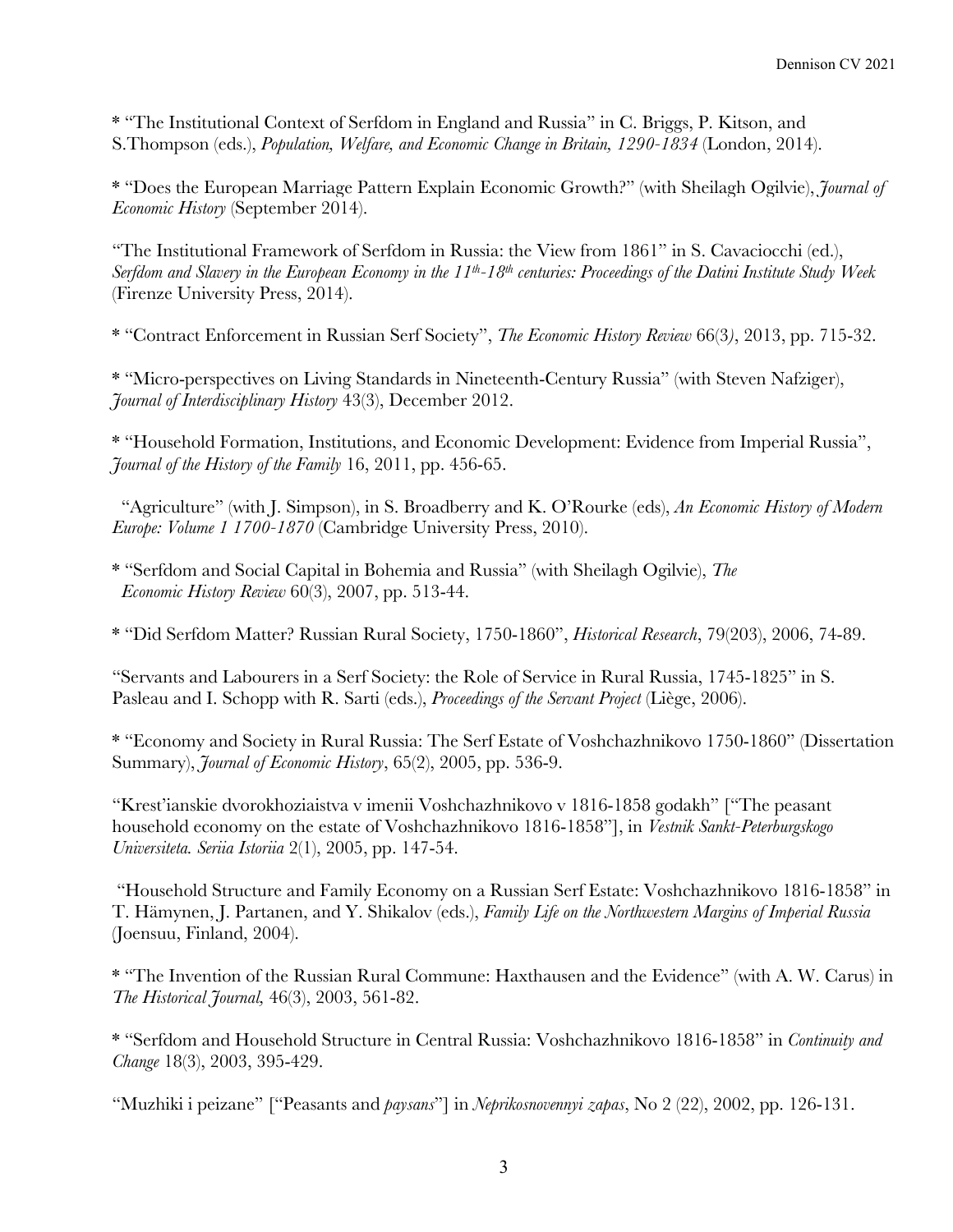#### Reviews

David Darrow, *Tsardom of Sufficiency, Empire of Norms: Statistics, Land Allotments, and Agrarian Reform in Russia, 1700-1921* (McGill University Press). Reviewed in *Slavic Review* vol. 78(4), January 2020.

Boris Gorshkov, *Peasants in Russia from Serfdom to Stalin: Accommodation, Survival, Resistance* (Bloomsbury, 2018). Reviewed in *Journal of Modern History*, vol. 92(1), March 2020.

S. Smith-Peter, *Imagining Russian Regions: Subnational Identity and Civil Society in Nineteenth-Century Russia* (Brill, 2018). Reviewed in *Journal of Interdisciplinary History* 49(4), Spring 2019, pp. 668-69.

J. Bushnell, *Russian Peasant Women Who Refused to Marry: Spasovite Old Believers in the 18th-19th Centuries* (Indiana, 2017). Reviewed in *American Historical Review* 123(5), December 2018, pp. 1790-91.

S. Antonov, *Bankrupts and Usurers of Imperial Russia: Debt, Property, and the Law in the Age of Dostoevsky and Tolstoy* (Harvard, 2016), Reviewed in *Journal of Modern History* 90(4), December 2018, pp. 987-8.

D. Smith, *The Institutional Revolution: Measurement and the Economic Emergence of the Modern World* (Chicago, 2012). Reviewed in *Journal of Economic History* 73(1), 2013, pp. 294-5.

I.A. Khristoforov, *Sud'ba Reformy: Russkoe Krest'ianstvo v Pravitel'stvennoi Politike do i posle Otmeny Krepostnogo Prava (1830-1890 gg*). Reviewed in *Slavic Review* 72(2), 2013.

L. Friesen, *Rural Revolutions in Southern Ukraine: Peasants, Nobles, and Colonists 1774-1905* (Cambridge, MA, 2008). Reviewed in *Journal of Economic History* 69(4), 2009, pp. 1170-71.

C. Gaudin, *Ruling Peasants: Village and State in Late Imperial Russia* (De Kalb, IL, 2007). Reviewed in *The Agricultural History Review* 56(2), 2008, pp. 257-8.

### WORK IN PROGRESS

#### Current Book Project:

The Political Economy of Serfdom in Europe: State Capacity, Law and Institutional Change (chapters in draft)

#### Papers/Articles:

"Authority in the Village: the Communal Elite and Local Governanace in Serf Russia"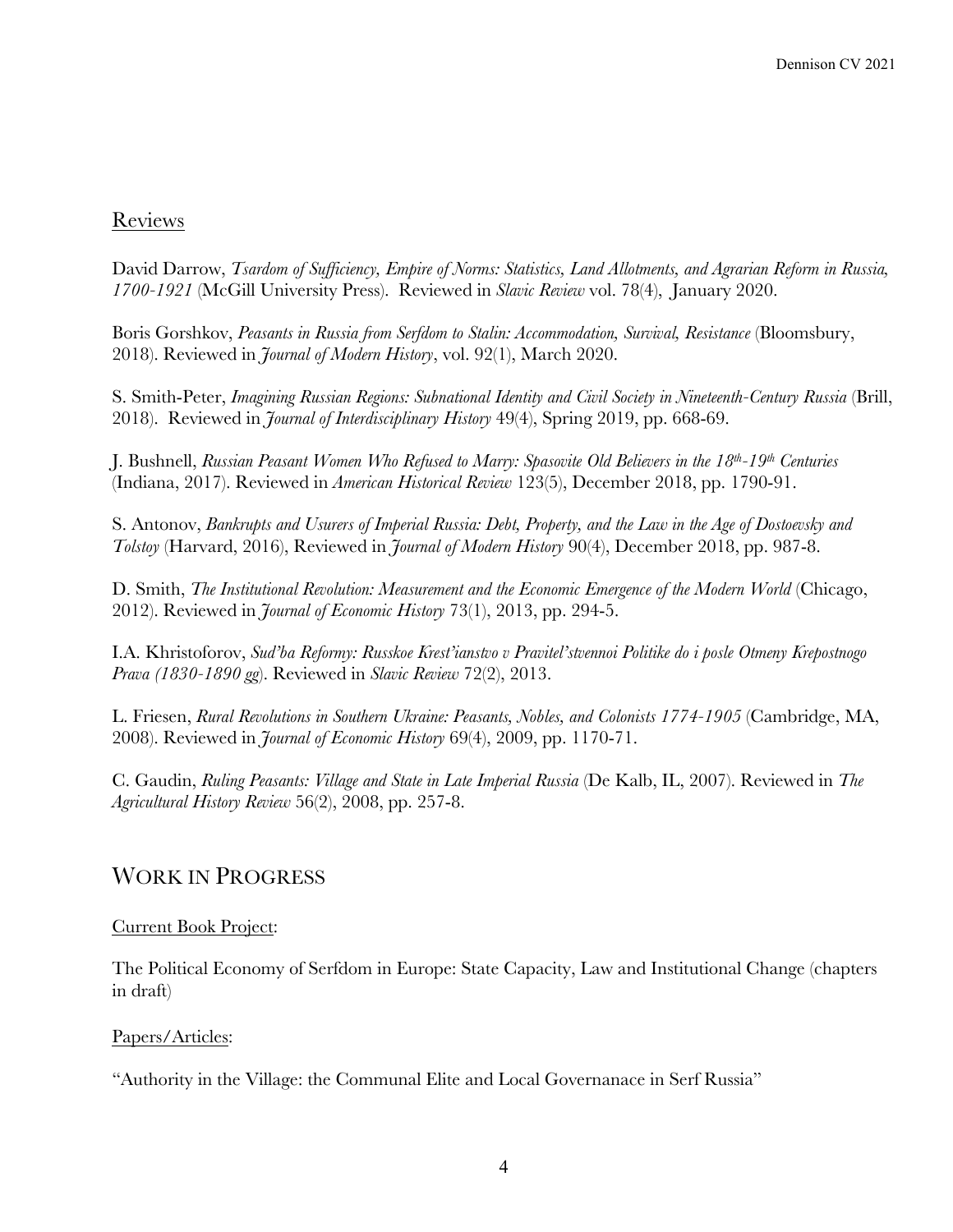"Historical Political Economy in History and the Social Sciences" (with Scott Gehlbach), chapter in preparation for *The Oxford Handbook of Historical Political Economy* (ed. Jeff Jenkins and Jared Rubin)

"The State as Landlord: Crown Demesnes east of the Elbe in Comparative Perspective"

#### Other Research:

Caltech Huntington Humanities Collaboration (CHHC) Module: (with Kevin Gilmartin, Steve Hindle, and Jonathan Koch): "Social and Technological Change in Historical Perspective" (see project website)

### TEACHING

Reading Dostoevsky Ordinary People in the European Past European Agriculture/Peasantries since 1700 Russia in the Nineteenth Century Soviet Russia Stalinism Mortality Crises and Epidemic Disease in the Past History of Europe since 1815 History of Early Modern Europe Household and Family Forms in History Perspectives on Russian History through Literature Perspectives on German History through Literature Problems in Historical Demography

Supervision of Undergraduate Theses in Historical Demography, Economic History, Soviet History/Politics, Agrarian Politics/Land Reform

### SEMINAR PRESENTATIONS (MOST RECENT)

"State Capacity and the Rise and Fall of Serfdom in Europe", International Macro- History Online Seminar Series (CEPR and The Graduate Institute (Geneva)), March 2021. "Serfdom, Law, and State Capacity in Europe", presentation of book project to EMG, March 2021 "The Political Economy of Serfdom: State Capacity and Institutional Change in Prussia and Russia", Cambridge University, Economic History Core Seminar, Oct 2019 "The Political Economy of Serfdom: State Capacity and Institutional Change in Prussia and Russia", Oxford, Warwick, London (OWL) Workshop in Economic History, LSE, Oct 2019 "Elites as Obstacles to Economic Development: the Abolition of Serfdom in Eastern Europe" (Keynote Address), WEast meeting at the Ukrainian Catholic University, L'viv, March 2019. "Eastern Europe and the Little Divergence", Roundtable panel at the Centre for Urban History, L'viv, Ukraine, March 2019. "Institutions and Marriage Patterns in Pre-industrial Europe" presented to Caltech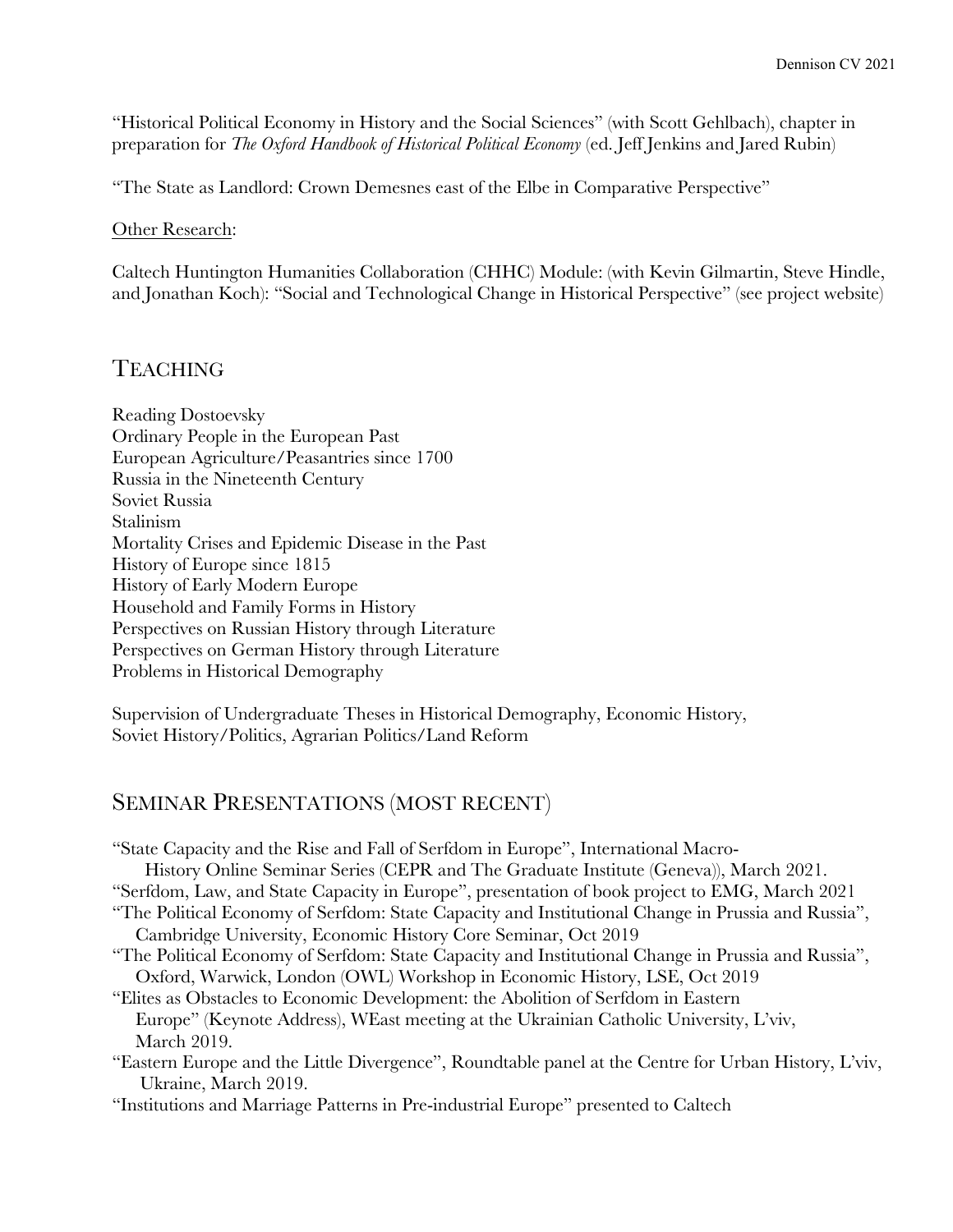Early Modern Group, 2018

- "Overcoming Institutional Inertia: Serfdom, the State and Agrarian Reform in Prussia and Russia", presented to Caltech Social Science History Seminar, 2017
- "Using Micro-level Evidence to Address Macro-level Questions: Serfdom and the Economic History of Russia", presented at a History Workshop (Journée d'Études) at the University of Rennes, November 2016
- "The 'Two Cultures' and Economic History" (keynote address), presented at WEast meeting at the Higher School of Economics, Moscow, September 2016
- "The Political Economy of Serfdom in Europe", presented at the University of Warwick, July 2016
- "The Political Economy of Imperial Russia", presented at the Economic History Seminar of the Paris School of Economics, 2016
- "Russia as a Weak State: the Political Economy of Serfdom", presented at the Graduate Seminar in Russian and East European History, EHESS, Paris, 2016
- "Four Legs Good, Two Legs Bad: Inequality in Russia in Historical Perspective", presented at the Seminar on Inequality, Harvard, 2015

### CONFERENCE PRESENTATIONS

Association for Slavic and East European Studies, 2019 Association for Slavic and East European Studies, 2018 Association for Slavic and East European Studies, 2017 Association for Slavic and East European Studies, 2015 European Social Science History Conference, 2014 All-UC Economic History Conference, 2014 Association for Slavic, East European, and Eurasian Studies (ASEEES), 2012 Higher School of Economics (HSE) Annual International Conference (Moscow) 2010 Economic History Society (Warwick) 2009 All UC Economic History Conference (Pasadena) 2008 Social Science History Association (Miami) 2008 Social Science History Association (Chicago) 2007 Economic History Society (Leicester) 2005 Institute for Historical Research (London) 2005 Economic History Association (San Jose) 2004 European Social Science History Association (Berlin) 2004 Conference of the European Project on Servants (Essex) 2003 Economic History Society (Birmingham) 2002

## PROFESSIONAL & INSTITUTE SERVICE

Economic History Association, Committee on Research in Economic History 2017-20 Organizational Committee: *Workshop in the Economic History and Historical Political Economy of Russia* (annual conference)